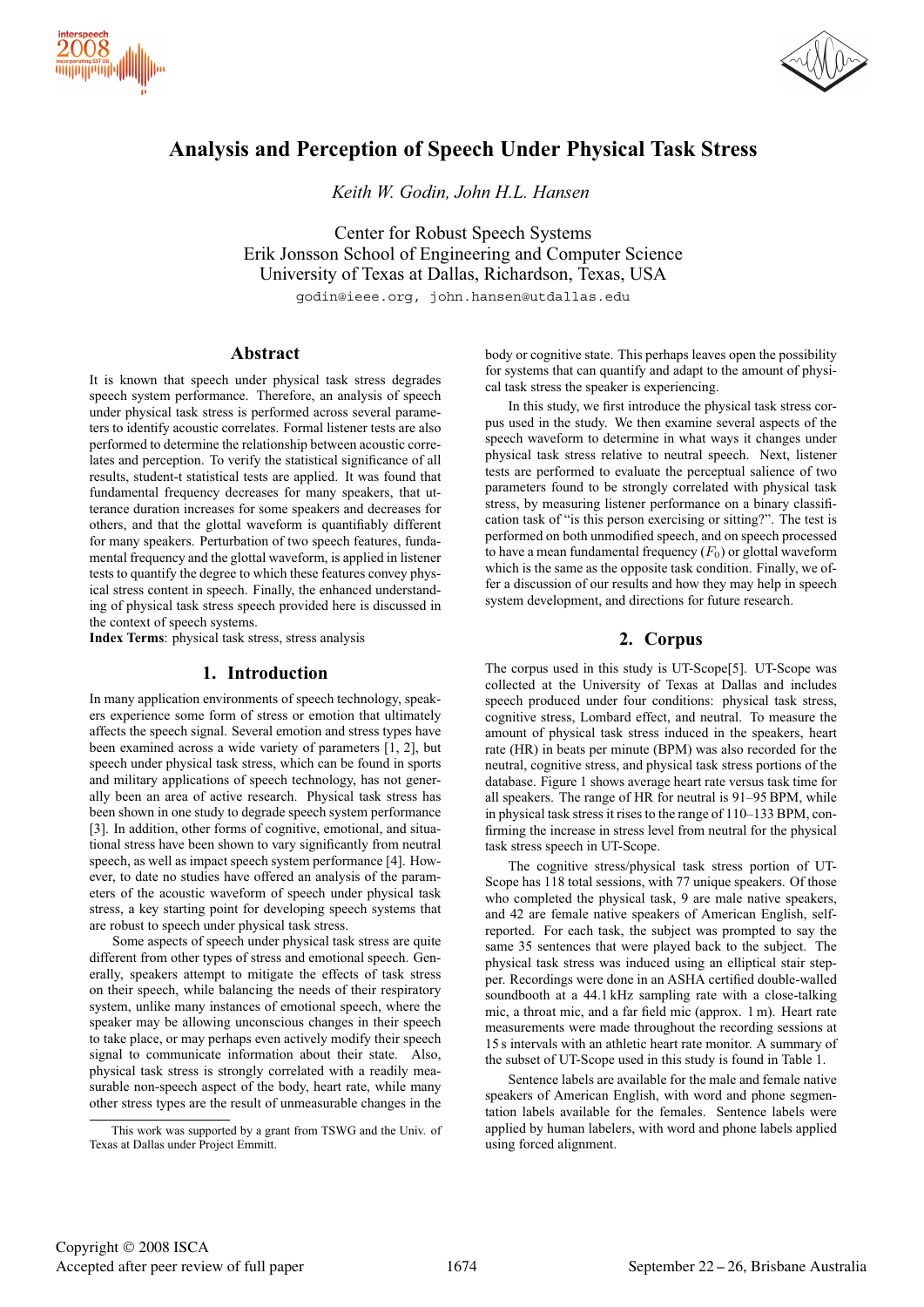

Figure 1: Average heart rate of all speakers versus task time (approx. 5min) for speakers under neutral and physical exertion.

| Parameter         | Male speakers              | Female speakers |
|-------------------|----------------------------|-----------------|
| $#$ of speakers   | 9                          | 42              |
| Average age (yrs) | 22.3                       | 23.6            |
| Age range         | 19-33                      | 18-45           |
| Sentences/task    | 35                         |                 |
| Tasks             | Neutral, Physical exertion |                 |
| Native language   | American English           |                 |
| Microphone        | Close-talking              |                 |
| Speech style      | Prompted                   |                 |
|                   |                            |                 |

Table 1: Aspects of the subset of UT-Scope used in this study.

# **3. Analysis**

In this section we analyze the physical task stress speech across several speech parameters to understand the ways the acoustic signal changes (or does not change) in physical task stress speech. We consider fundamental frequency  $(F_0)$  first, as it is a widely studied parameter found to vary under many conditions.

#### **3.1.** F<sup>0</sup> **Distribution**

The  $F_0$  for each 10ms frame was computed with WaveSurfer [6] using the ESPS algorithm with an analysis window of 75ms, with the  $F_0$  minimum set to 120 Hz for females and 80 Hz for males, and the maximum to 400 Hz. A distribution was formed for each condition (physical and neutral) for each speaker, selecting only  $F_0$  values lying within a prompted utterance as labeled by human labelers. Two 1-sided t-tests, with a 99% confidence level, were used to compare the distribution means for each speaker.

Table 2 shows the analysis results. Here, 60.8 % of the speakers had a statistically significant increase in their mean  $F_0$ under physical task stress, 13.6 % of the speakers had a statistically significant decrease in their mean  $F_0$  under physical task stress, and 25.5 % of the speakers had no statistically significant change.

| Statistical test result        | % of speakers |
|--------------------------------|---------------|
| $F_0$ greater in physical task | 60.8          |
| $F_0$ lower in physical task   | 13.6          |
| $F_0$ same in physical task    | 25.5          |

Table 2: Comparing each speaker's mean  $F_0$  within each condition at a 99% confidence level.

| Statistical test result                    | % of speakers |
|--------------------------------------------|---------------|
| $F_0$ $\sigma$ greater under physical task | 1.96          |
| $F_0$ $\sigma$ lower under physical task   | 23.5          |
| $F_0$ $\sigma$ same under physical task    | 74.5          |

Table 3: Comparing each speaker's distribution of utterance  $F_0$   $\sigma$  within each condition using two 1-sided t-tests at a 99% confidence level.

| Statistical test result              | % of speakers |
|--------------------------------------|---------------|
| Duration shorter under physical task | 43.1          |
| Duration longer under physical task  | 31.4          |
| Duration same under physical task    | 25.5          |

Table 4: Comparing utterance duration of same utterance in physical vs. neutral conditions using two 1-sided t-tests at a 99% confidence level.

#### **3.2. Standard Deviation of**  $F_0$  in an Utterance

Second, we consider the standard deviation,  $\sigma$ , of the  $F_0$  within an utterance, to determine whether  $F_0$  varies more or less under physical task stress. The standard deviation of the  $F_0$  within each utterance was computed, yielding 35 measurements of the distribution of  $\sigma$  per condition per speaker. Two 1-sided student-t tests were used to compare the means of these distributions for each speaker to determine in which direction, if any, the utterance  $F_0 \sigma$  changed.

The analysis results are shown in Table 3. Only 25.4 % of the speakers showed a statistically significant difference in the mean of utterance  $F_0$   $\sigma$ , with 23.5% of the speakers having a lower utterance  $F_0$  σ. For most speakers (74.5%), no statistically significant change in utterance  $F_0$   $\sigma$  was found. We conclude that physical task stress has a negligible effect on the short term variability most speakers impart in their  $F_0$ .

#### **3.3. Utterance Duration**

Next, we consider the duration of an utterance under physical task stress compared to the same utterance as spoken by the same speaker under neutral conditions. Two one-sided studentt tests were used to find if the difference in duration had a distribution with mean statistically greater or less than zero at the 99% confidence level.

Table 4 summarizes the analysis results, which show that 25.5 % of the speakers have no statistically significant difference in the duration of their sentences, while 31.4 % of the speakers spoke longer under physical task and 43.1 % spoke shorter. We conclude that duration of prompted sentences is often affected by physical task, but that the manner of the effect is speaker dependent.

### **3.4. Percentage of Voiced Frames in an Utterance**

Next we consider the percentage of voiced frames in an utterance. As done for  $F_0$  above, WaveSurfer was used to identify which 10ms frames of the recordings were voiced and which were unvoiced. Using the sentence labels obtained from human labelers, the percentage of voiced frames in each sentence was computed, yielding 35 measurements per speaker per condition. For each speaker, distributions for neutral and physical task stress speech were formed and the means of these distributions compared using two 1-sided student-t tests.

Table 5 summarizes the results. Approximately 88 % of the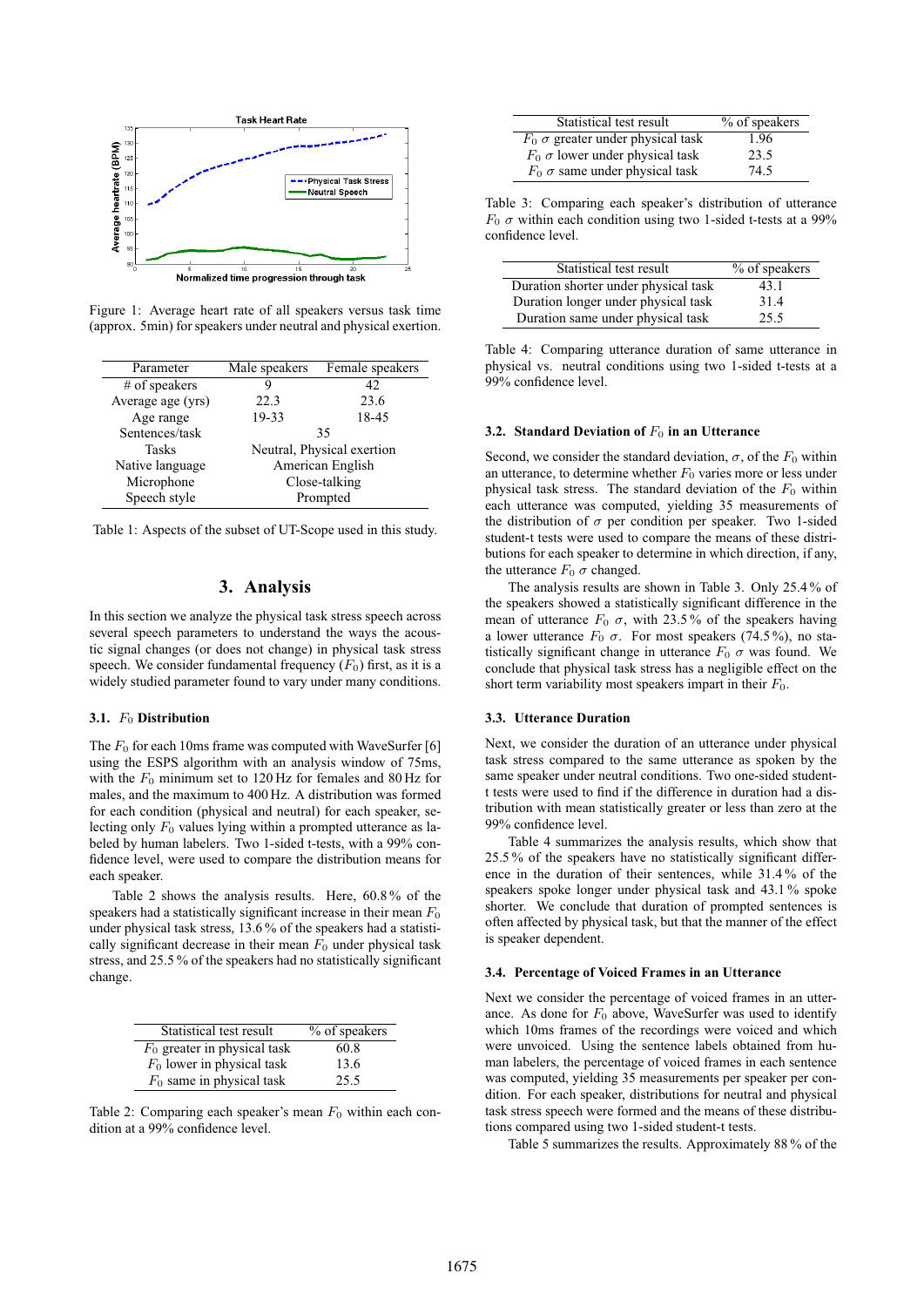| Statistical test result           | % of speakers |
|-----------------------------------|---------------|
| Greater % voiced in physical task | 1.96          |
| Lower % voiced in physical task   | 88.2          |
| Same % voiced in physical task    | 9.80          |

Table 5: Testing whether speakers phonate fewer or greater frames per utterance in physical task, at a 99% confidence level.



Figure 2: Three formants moving from neutral to physical task stress within the formant space.

speakers showed a statistically significant decrease in the percentage of frames in an utterance considered voiced, and just 1.96 % showed a statistically significant increase. We conclude that a reduction in the amount of voiced speech is a primary indicator of physical task stress in speech.

#### **3.5. Shifts of Formants F1 and F2**

We next consider the first two formants in an effort to determine whether their locations consistently shift under physical task stress. Phone alignments were used to extract the center 50 % of three vowels under both neutral and physical task stress conditions. WaveSurfer [6] was used to extract the formant locations, using a  $12^{th}$  order LP analysis. The following results apply to sessions for which phone alignments are available, which comprise 37 female speakers.

A plot of the vowels in the two dimensional space of the first two formants is shown in Figure 2, where it can be seen that the formant space shifts inward. To test whether these shifts are statistically significant, a distribution was formed for each condition for each formant across all speakers, and the two distributions compared across conditions. Table 6 shows that just the shift of the first formant of /OW/ is statistically significant. We conclude that formant location shifts are not a primary indicator of physical task stress.

#### **3.6. Glottal Volume Velocity Waveform**

Finally, we consider the glottal volume velocity waveform. The glottal volume velocity waveform has been found to vary under a number of stressed speech styles, such as angry, loud, and Lombard [7]. The inverse filter method described in [8] is used

| Phoneme | Shift in F1 significant? Shift in F2 significant? |
|---------|---------------------------------------------------|
| UW      |                                                   |
| OΨ      |                                                   |
| AΟ      |                                                   |

Table 6: Testing whether formant shifts are statistically significant (marked with X) for each vowel, at a 99% confidence level.

| Statistical test result        | % of speakers |
|--------------------------------|---------------|
| Glottal duty cycle greater     | 47.1          |
| Glottal duty cycle lower       | 27.5          |
| Glottal rise time greater      | 19.6          |
| Glottal rise time lower        | 72.5          |
| Glottal fall time greater      | 43.1          |
| Glottal fall time lower        | 41.2          |
| Glottal spectral slope greater | 47.1          |
| Glottal spectral slope lower   | 19.6          |

Table 7: Testing whether speakers vary the shape and frequency content of their glottal waveform, at a 99% confidence level.



Figure 3: An example of an automatically extracted and labeled glottal pulse waveform from neutral speech.

to extract glottal waveforms from speech.

To analyze the spectral content of the glottal waveforms, the glottal spectral slope is computed. To analyze the time-domain shape of the extracted glottal waveforms, we extract three parameters, the 15-90% rise time, the 90-15% fall time, and the 15-15% duty cycle. To extract these, first the rising and falling segments of the waveform are marked with the 15% and 90% points. The 15% rise point is found by moving earlier in time from the maximum to the first point with amplitude less than 15% of the maximum. Next the 90% rise point is found by moving later in time from the 15% rise point to the first point greater than 90% of the maximum. The falling points are computed similarly. An example extracted waveform is shown in Figure 3.

Once the rise and fall points are computed, the rise time, fall time, and duty cycle are found by subtraction. Studentt statistical tests were then used to compare the means of the distributions of the four parameters, including spectral slope. The results of the tests are shown in Table 7. The table shows several speaker dependent variations in the glottal waveform shape, though there is a tendency (72.5 %) towards decreased rise times.

**4. Perceptual Tests** The analyses described in Sec. 3 revealed that changes in  $F_0$ and the glottal waveform are strong correlates with physical exertion. Listener tests were therefore performed to determine the strength of these acoustic correlates as perceptual cues, and also to establish listener performance on a stress classification task. Here, 10 subjects were asked to classify 84 utterances, describing the speaker as either "exercising", or "seated, resting".

#### **4.1. Listener Test Procedure**

The physical task speech had heavy breathing surrounding the utterances, so as a first step all of the utterances were closely